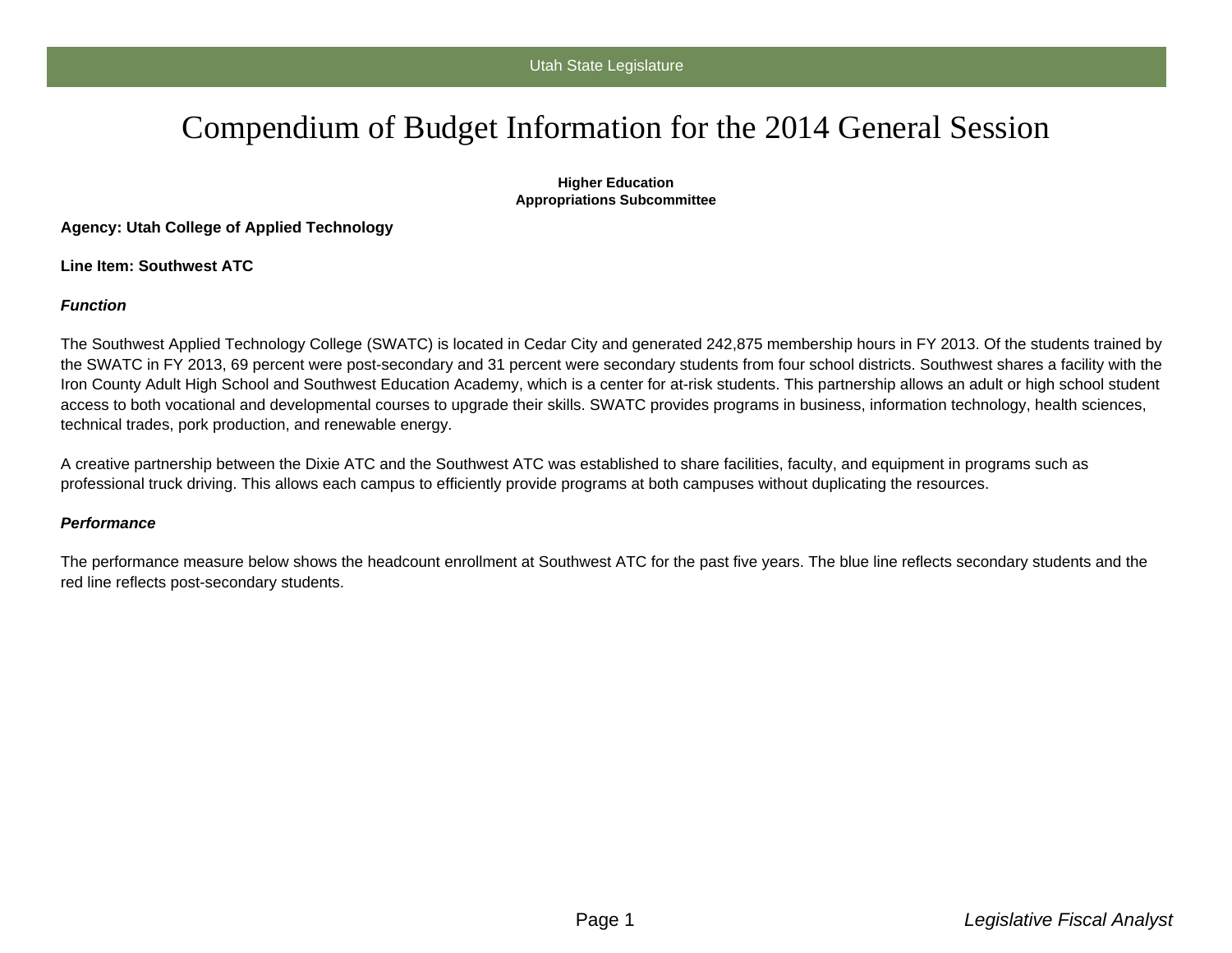

The performance measure below shows the count of membership hours at Southwest ATC for the past five years. The blue line reflects secondary students and the red line reflects post-secondary students.



The performance measure below shows the number of certificates awarded by program at Southwest ATC for the past five years.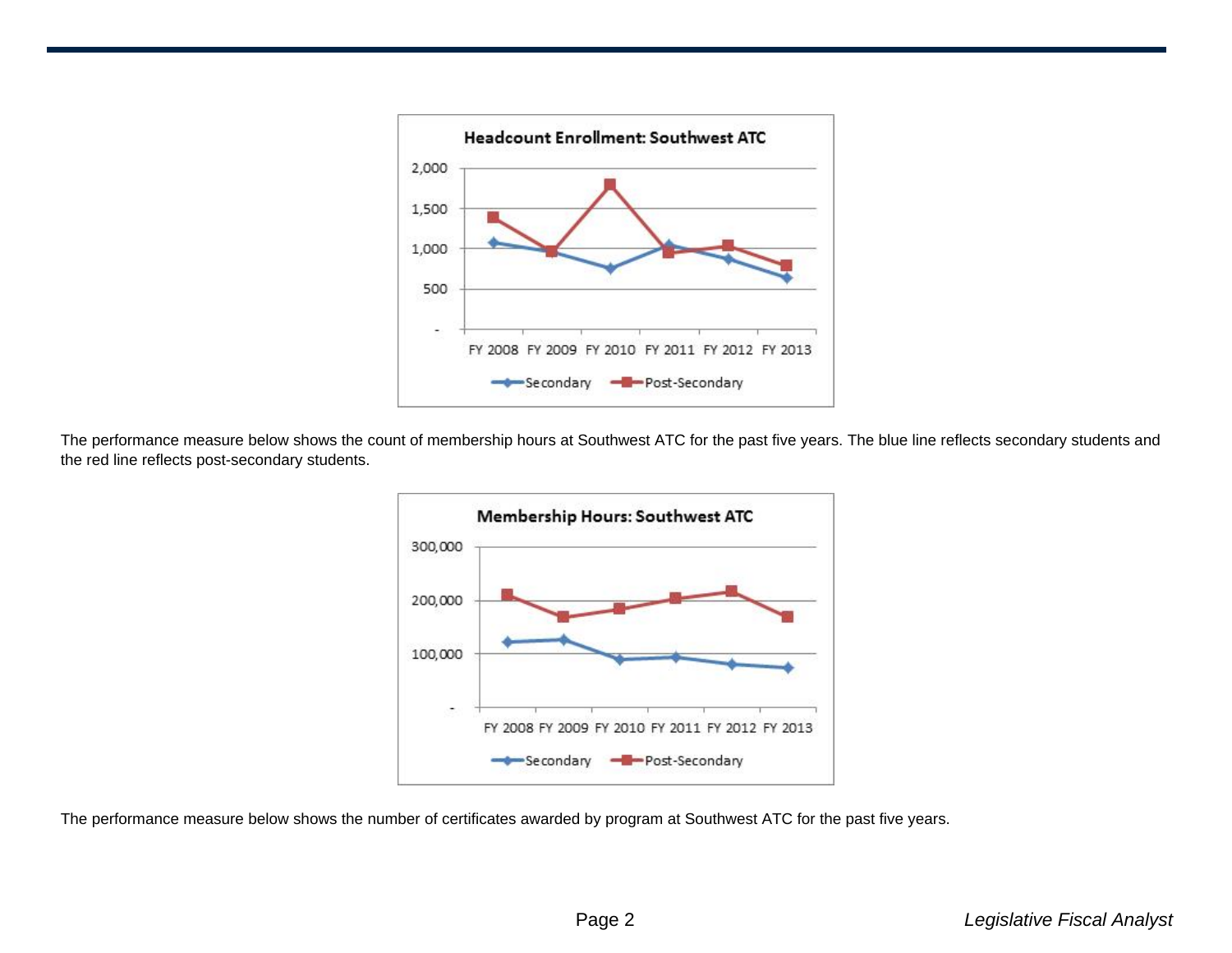| <b>Southwest ATC Programs</b>           | <b>Number of Certificates Awarded</b> |                |                |                |                                 |                |  |
|-----------------------------------------|---------------------------------------|----------------|----------------|----------------|---------------------------------|----------------|--|
|                                         | <b>FY 2008</b>                        |                |                |                | FY 2009 FY 2010 FY 2011 FY 2012 | FY 2013        |  |
| <b>Accounting Technician</b>            | N/A                                   | $\overline{2}$ | 5              | $\overline{2}$ | $\overline{2}$                  | 1              |  |
| <b>Allied Health</b>                    | N/A                                   | 4              | N/A            | N/A            | N/A                             | N/A            |  |
| Automotive Technician                   | 1                                     | 2              | 4              | 13             | 8                               | 10             |  |
| <b>Business Technology</b>              | 1                                     | N/A            | 3              | 1              | 1                               | 4              |  |
| <b>CDL Commercial Driver License</b>    | 51                                    | 29             | 49             | 58             | 85                              | 59             |  |
| Certified Nursing Assistant             | 62                                    | 133            | 49             | 42             | 41                              | 42             |  |
| Computer Systems Networking & Telecomm. | N/A                                   | 3              | $\overline{2}$ | N/A            | 3                               | 5              |  |
| <b>Culinary Arts</b>                    | N/A                                   | 8              | N/A            | N/A            | N/A                             | N/A            |  |
| <b>Manufacturing Operations</b>         | N/A                                   | N/A            | N/A            | N/A            | 1                               | N/A            |  |
| <b>Medical Assisting</b>                | N/A                                   | N/A            | N/A            | N/A            | N/A                             | 3              |  |
| <b>Medical Office Administration</b>    | N/A                                   | $\overline{2}$ | 6              | 3              | 4                               | N/A            |  |
| Phlebotomist                            | N/A                                   | 18             | N/A            | N/A            | N/A                             | N/A            |  |
| Welding                                 | N/A                                   | N/A            | $\overline{2}$ | 5              | N/A                             | $\overline{2}$ |  |
| Total                                   | 115                                   | 201            | 120            | 124            | 145                             | 126            |  |

## **Funding Detail**

For more detail about a particular source of finance or organizational unit, click a linked entry in the left column of the table(s) below.

| Sources of Finance                     | 2013<br>Actual | 2014<br>Approp | 2014<br>Change | 2014<br>Revised | 2015<br>Change | 2015<br>Approp |
|----------------------------------------|----------------|----------------|----------------|-----------------|----------------|----------------|
| General Fund                           | \$161,400      | \$161,400      | \$0            | \$161,400       | \$0            | \$161,400      |
| General Fund, One-time                 | \$0            | \$0            | \$0            | \$0             | \$0            | \$0            |
| Uniform School Fund                    | \$0            | \$0            | \$0            | \$0             | \$0            | \$0            |
| <b>Education Fund</b>                  | \$2,301,100    | \$2,814,000    | \$0            | \$2,814,000     | \$1,001,600    | \$3,815,600    |
| Education Fund, One-time               | \$0            | \$0            | \$0            | \$0             | (\$587,500)    | (\$587,500)    |
| American Recovery and Reinvestment Act | \$0            | \$0            | \$0            | \$0             | \$0            | \$0            |